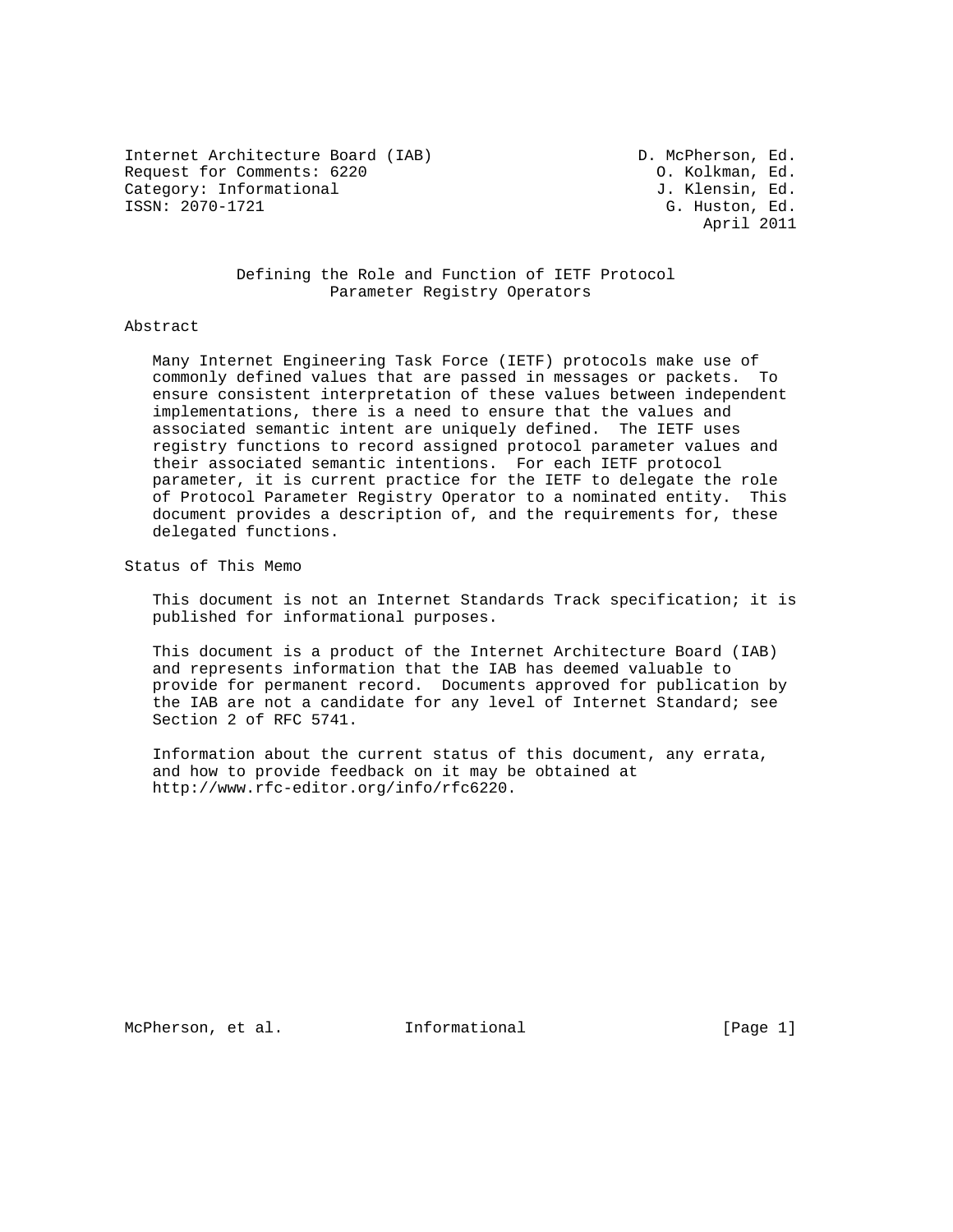### Copyright Notice

 Copyright (c) 2011 IETF Trust and the persons identified as the document authors. All rights reserved.

 This document is subject to BCP 78 and the IETF Trust's Legal Provisions Relating to IETF Documents (http://trustee.ietf.org/license-info) in effect on the date of publication of this document. Please review these documents carefully, as they describe your rights and restrictions with respect to this document.

# Table of Contents

|  | 2. Roles and Responsibilities Concerning IETF    |
|--|--------------------------------------------------|
|  |                                                  |
|  | 2.1. Protocol Parameter Registry Operator Role 4 |
|  |                                                  |
|  |                                                  |
|  |                                                  |
|  |                                                  |
|  |                                                  |
|  |                                                  |
|  |                                                  |
|  |                                                  |
|  |                                                  |
|  |                                                  |

### 1. Overview

 Many IETF protocols make use of commonly defined values that are passed within messages or packets. To ensure consistent interpretation of these values between independent implementations, there is a need to ensure that the values and associated semantic intent are uniquely defined. The IETF uses registries to record each of the possible values of a protocol parameter and their associated semantic intent. These registries, their registration policy, and the layout of their content are defined in the so-called "IANA Considerations" sections of IETF documents.

 The organizational separation between the IETF and its Registry Operators parallels ones that are fairly common among standards development organizations (SDOs) although less common among technology consortia and similar bodies. These functions have been separated into different organizations for several reasons. They include dealing with administrative issues, addressing concerns about maintaining an adequate distance between basic policy and specific

McPherson, et al. Informational [Page 2]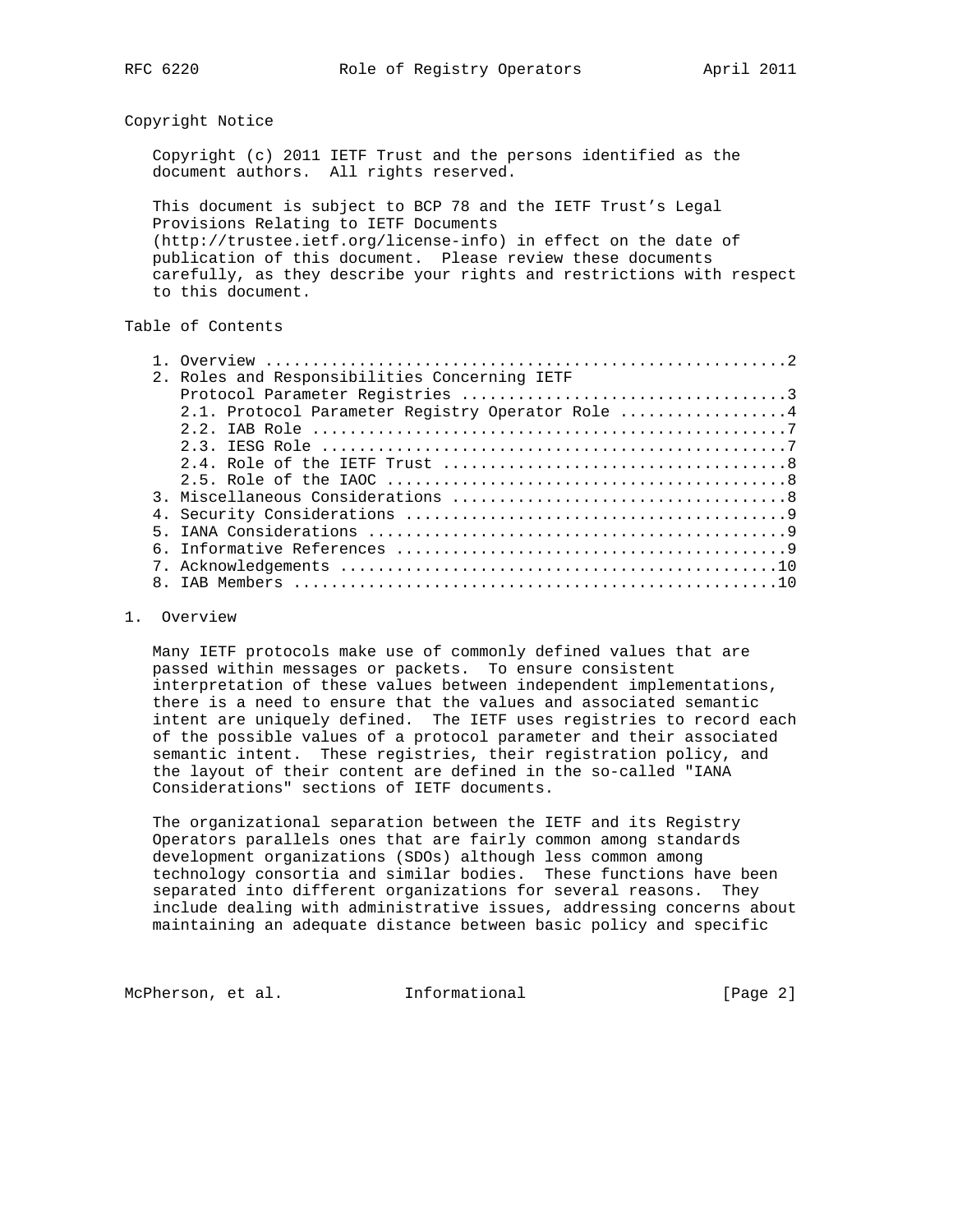allocations, and avoiding any potential conflicts of interest that might arise from commercial or organizational relationships. For example, most ISO and ISO/IEC JTC1 standards that require registration activities specify a Registration Authority (RA) or Maintenance Agency (MA) that, in turn, control the actual registration decisions. The databases of what is registered for each standard may then be maintained by a secretariat or database function associated with the RA or MA or, less frequently, by the secretariat of the body that created and maintains the standard itself.

 This structural separation of roles exists within several places in the IETF framework (e.g., the RFC Editor function). The Internet Architecture Board (IAB), on behalf of the IETF, has the responsibility to define and manage the relationship with the Protocol Registry Operator role. This responsibility includes the selection and management of the Protocol Parameter Registry Operator, as well as management of the parameter registration process and the guidelines for parameter allocation.

 As with other SDOs, although it may delegate authority for some specific decisions, the IETF asserts authority and responsibility for the management of all of its protocol parameters and their registries, even while it generally remains isolated from the selection of particular values once a registration is approved. This document describes the function of these registries as they apply to individual protocol parameters defined by the IETF Internet Standards Process [RFC2026] to allow for an orderly implementation by the Internet Administrative Oversight Committee (IAOC), and others as needed, under guidance from the IAB.

 Below we provide a description of the requirements for these delegated functions, which the IETF traditionally refers to as the Internet Assigned Numbers Authority (IANA) function.

2. Roles and Responsibilities Concerning IETF Protocol Parameter Registries

 The IETF's longstanding practice is to outsource the management and implementation of some important functions (e.g., [RFC5620]). The protocol parameter registry function falls into this category of outsourced functions, and what follows here is the description of the roles and responsibilities with respect to the registration of IETF protocol parameters.

 Specifically, this document describes the operation and role of a delegated IETF Protocol Parameter Registry Operator, to be selected and administered by the IETF Administrative Support Activity (IASA) [RFC4071]. While there is generally a single Protocol Parameter

McPherson, et al. 1nformational 1999 [Page 3]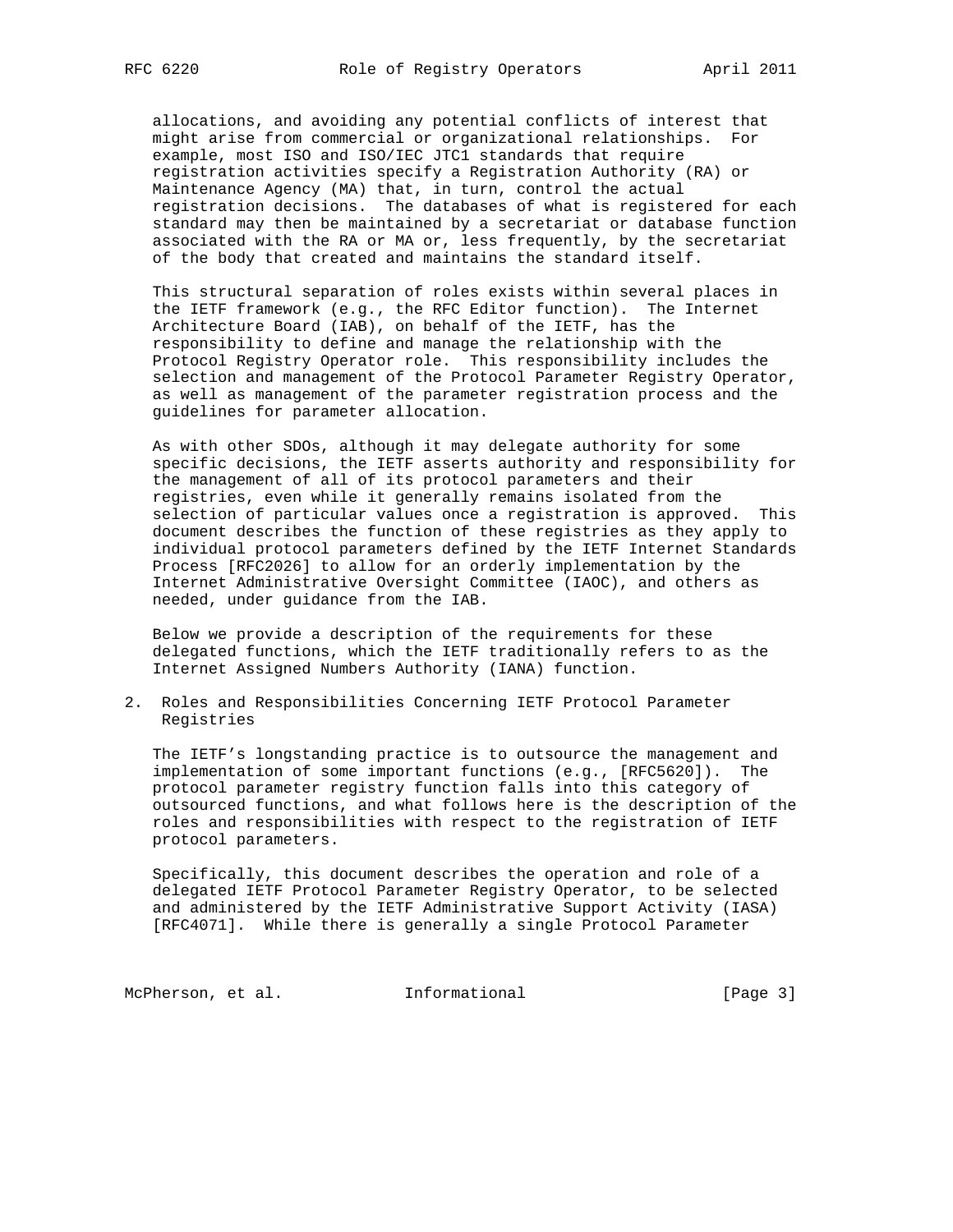Registry Operator, additional Operators may be selected to implement specific registries, and that has been done occasionally. Having a single Operator facilitates coordination among registries, even those that are not obviously related, and also makes it easier to have consistency of formats and registry structure, which aids users of the registries and assists with quality control.

 Many protocols make use of identifiers consisting of constants and other well-known values. Even after a protocol has been defined and deployment has begun, new values may need to be assigned (e.g., for a new option type in DHCP, or a new encryption or authentication algorithm for IPsec). To ensure that such quantities have consistent values and interpretations in different implementations, their assignment must be administered by a central authority. For IETF protocols, that role is provided by a delegated Protocol Parameter Registry Operator. For any particular protocol parameter there is a single delegated Registry Operator.

2.1. Protocol Parameter Registry Operator Role

 The IETF Protocol Parameter Registry function is undertaken under the auspices of the Internet Architecture Board.

The roles of the Protocol Parameter Registry Operator are as follows:

- o Review and Advise
	- \* A Registry Operator may be requested to review Internet-Drafts that are being considered by the Internet Engineering Steering Group (IESG), with the objective of offering advice to the IESG regarding the contents of the "IANA Considerations" section, whether such a section, when required, is clear in terms of direction to the Registry Operator, and whether the section is consistent with the current published Registry Operator guidelines.
- o Registry
	- \* To operate a registry of protocol parameter assignments.
	- \* The delegated Registry Operator registers values for Internet protocol parameters only as directed by the criteria and procedures specified in RFCs, including Proposed, Draft, and full Internet Standards, Best Current Practice documents, and other RFCs that require protocol parameter assignment.

 If values for Internet protocol parameters were not specified, or in case of ambiguity, the Registry Operator will continue to

McPherson, et al. 1nformational 1999 [Page 4]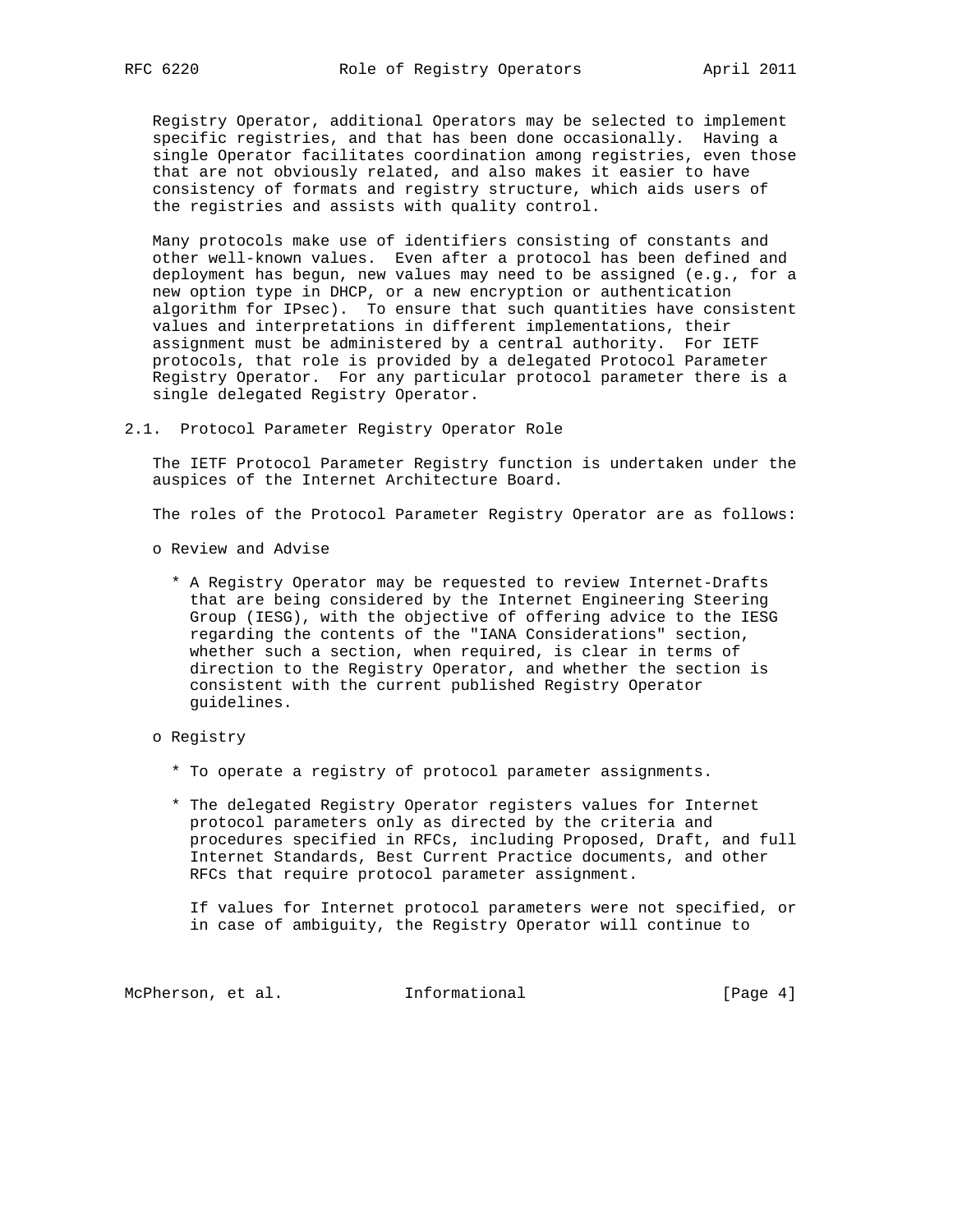assign and register only those protocol parameters that have already been delegated to the Operator, following past and current practice for such assignments, unless otherwise directed in terms of operating practice by the IESG. In the case of ambiguity, the Registry Operator is expected to identify the ambiguity to the IAB or IESG as appropriate and either suggest better text or ask the appropriate parties for clarification.

- \* For each protocol parameter, the associated registry includes:
	- + a reference to the RFC document that describes the parameter and the associated "IANA Considerations" concerning the parameter, and
	- + for each registration of a protocol parameter value, the source of the registration and the date of the registration, if the date of registration is known, and
	- + any other information specified as being included in the registration data in the RFC document that describes the parameter.
	- + If in doubt or in case of a technical dispute, the Registry Operator will seek and follow technical guidance exclusively from the IESG. Where appropriate, the IESG will appoint an expert to advise the Registry Operator.
- \* The Registry Operator will work with the IETF to develop any missing criteria and procedures over time, which the Registry Operator will adopt when so instructed by the IESG.
- \* Unless special circumstances apply to subsets of the data and specific rules are established by IETF consensus, each protocol parameter registry operates as a public registry, and the contents of the registry are openly available to the public, on-line and free of charge.
- \* The Registry Operator assigns protocol parameter values in accordance with the policy associated with the protocol parameter, such as "First Come First Served" or "Expert Review" [RFC5226].

o Mailing Lists

 \* The Registry Operator maintains public mailing lists as specified in IANA Considerations [RFC5226]. Such lists are designated for the purpose of review of assignment proposals in conjunction with a designated expert review function. In addition, each Protocol

McPherson, et al. Informational [Page 5]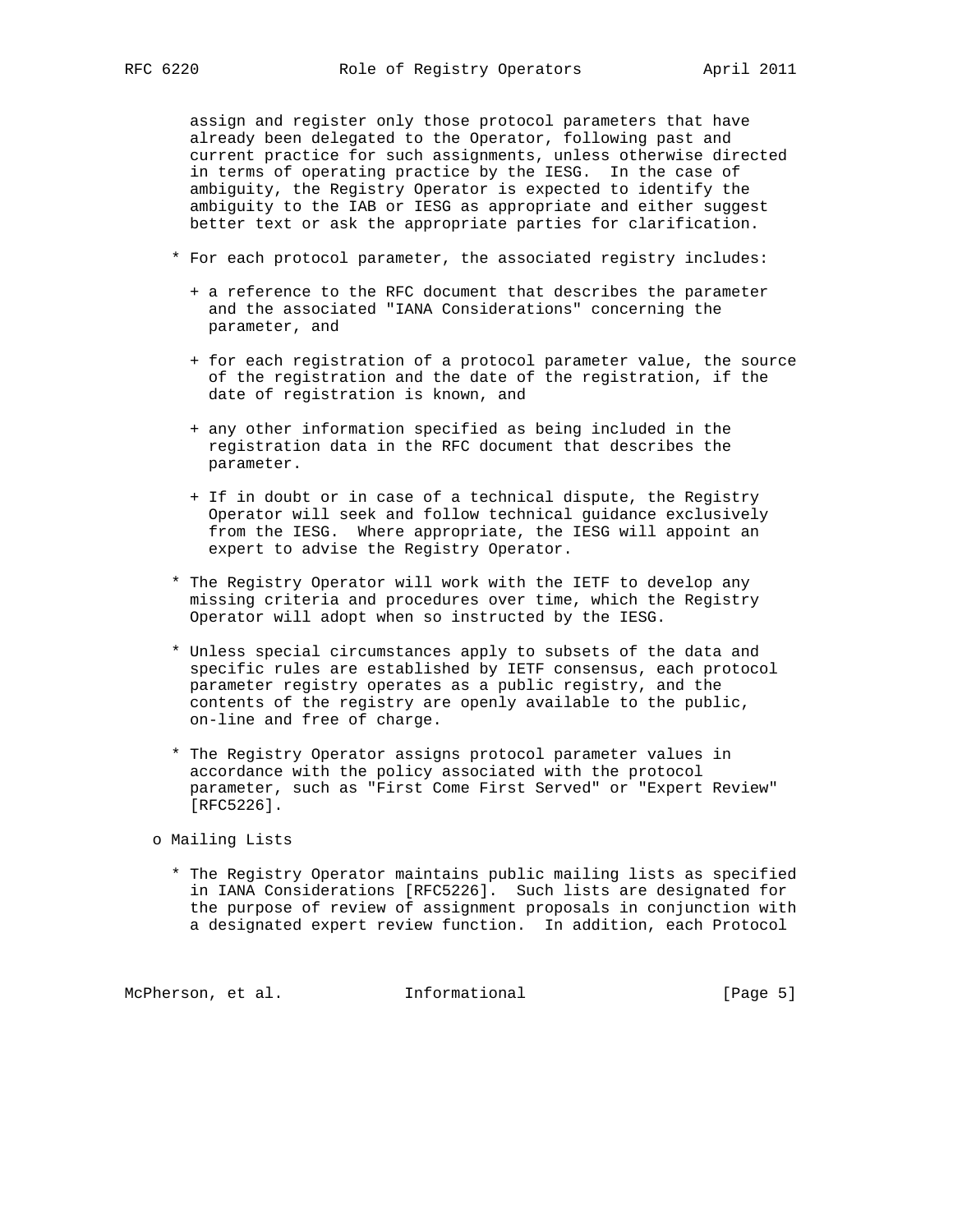Parameter Registry Operator should maintain a mailing list that enables the registry staff of the Registry Operator to be contacted by email.

- o Liaison Activity
	- \* The Registry Operator will nominate a liaison point of contact. The Registry Operator, through this liaison, may be requested to provide advice to the IESG on IETF protocol parameters as well as the "IANA Considerations" section of each Internet-Draft that is being reviewed for publication as an RFC. Where appropriate the IESG will appoint an expert to advise the Registry Operator.
- o Reporting
	- \* The Registry Operator will submit periodic reports to the IAB concerning the operational performance of the registry function. As an example of the requirements for such reports, the reader is referred to a supplement [IAOC\_SUPP] to the "Memorandum of Understanding Concerning the Technical Work of the Internet Assigned Numbers Authority" [RFC2860] that provides service level agreement (SLA) guidelines under which ICANN, the current protocol parameter registry, must operate.
	- \* At the request of the chair of the IETF, IAB, or IAOC, the Registry Operator will undertake periodic reports to IETF Plenary meetings concerning the status of the registry function.
	- \* The Registry Operator will publish an annual report describing the status of the function and a summary of performance indicators.
- o Intellectual Property Rights and the Registry Operator
	- \* All assigned values are to be published and made available free of any charges.
	- \* The assignment values may be redistributed without modification.
	- \* Any intellectual property rights of the IETF protocol parameter assignment information, including the IETF protocol parameter registry and its contents, are to be held by the IETF Trust [RFC4748].

McPherson, et al. Informational [Page 6]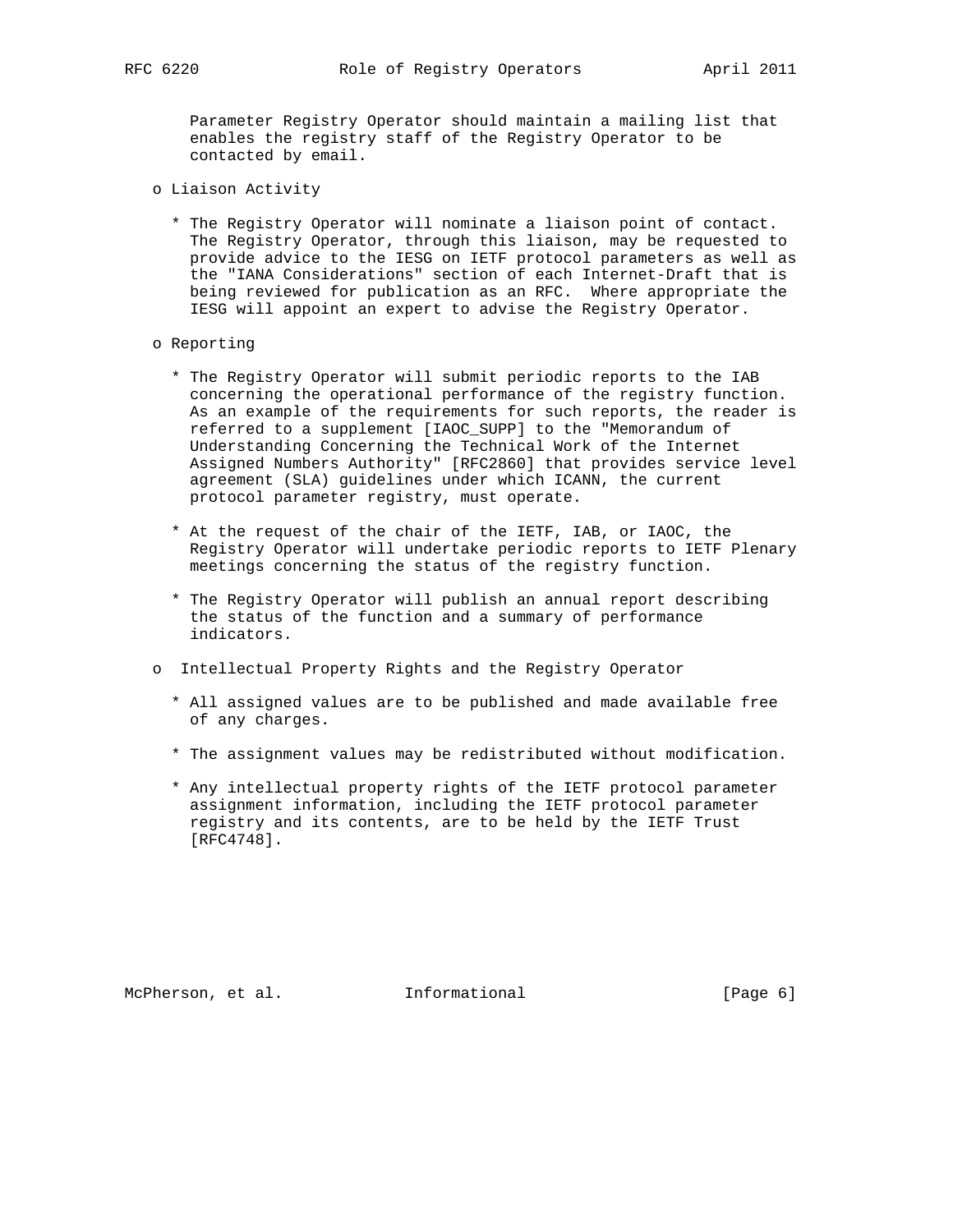# 2.2. IAB Role

 An Operator of an IETF protocol parameter registry undertakes the role as a delegated function under the authority of the IAB.

 The IAB has the responsibility to review the current description of the registry function from time to time and direct the Registry Operator to adopt amendments relating to its role and mode of operation according to the best interests of the IETF and the Internet community in general.

 The IAB has the responsibility to appoint an organization to undertake the delegated functions of the Protocol Parameter Registry Operator for each IETF protocol parameter. Specifically, the IAB defines the role and requirements for the desired functions. The IAOC is responsible for identifying a potential vendor, and once under agreement, managing the various aspects of the relationships with that vendor. To be clear, the IAB is in the deciding role (e.g., for appointment and termination), but must work in close consultation with the IAOC.

 The IAB has the responsibility to determine the terms and conditions of this delegated role. Such terms and conditions should ensure that the registry operates in a manner that is fully conformant to the functions described in this document. In addition, such terms and conditions must not restrict the rights and interests of the IETF with respect to the registry contents and maintenance.

## 2.3. IESG Role

 The IESG is responsible for the technical direction regarding entries into IETF protocol parameter registries and maintaining the policies by which such technical directions are given. Technical direction itself is provided through the adoption of directives within the "IANA Considerations" section of IETF Stream RFCs or through stand alone "IANA Considerations" RFCs.

 The IESG shall verify that Internet-Drafts that are offered for publication as IETF Stream RFCs [RFC4844] include "IANA Considerations" sections when needed, and that "IANA Considerations" sections conform to the current published guidelines.

 Since technical assessment is not generally a responsibility of the Registry Operator, as part of providing the technical direction the IESG is responsible for identifying the technical experts that are required to, where appropriate, review registration requests or resolve open technical questions that relate to the registration of parameters.

McPherson, et al. Informational [Page 7]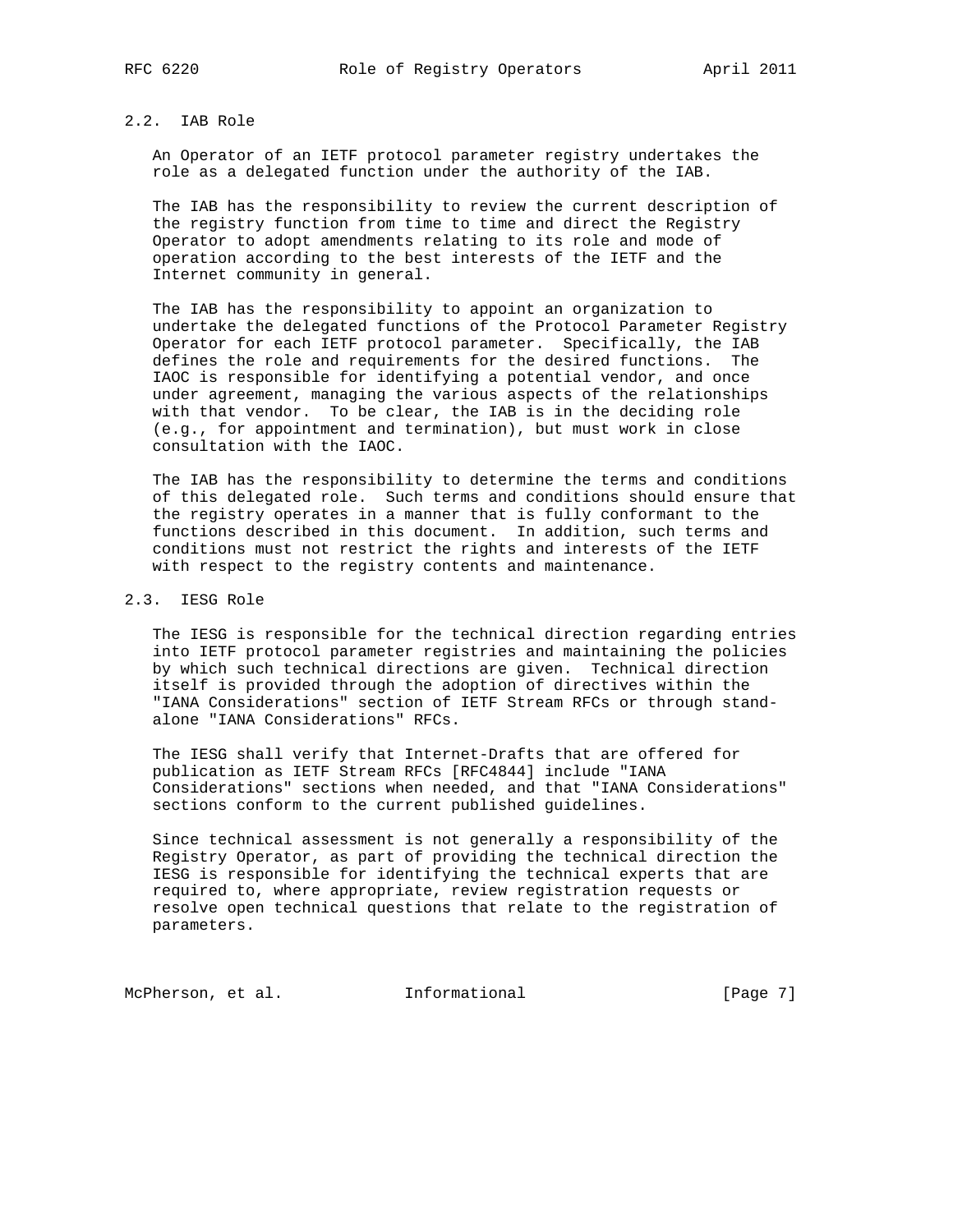At its discretion, the IESG will organize the liaison activities with the Registry Operator's liaison point of contact so as to facilitate clear communications and effective operation of the registry function.

2.4. Role of the IETF Trust

 The IETF Trust [RFC4748] was formed to act as the administrative custodian of all copyrights and other intellectual property rights relating to the IETF Standards Process, a function that had previously been performed by the Internet Society (ISOC) and the Corporation for National Research Initiatives (CNRI).

 Any intellectual property rights of IETF protocol parameter assignment information, including the registry and its contents, and all registry publications, are to be held by the IETF Trust on behalf of the IETF.

 The IETF Trust may make such regulations as appropriate for the redistribution of assignment values and registry publications.

#### 2.5. Role of the IAOC

 The IAOC is responsible for identifying a potential vendor in a manner of their choosing, based on IAB consultation, and for managing the various aspects of the relationships with that vendor.

 In addition, the IAOC has the responsibility to ensure long-term access, stability, and uniqueness across all such registries. This responsibility is of particular significance in the event that a relation with a Protocol Parameter Registry Operator is terminated.

#### 3. Miscellaneous Considerations

 While this document has focused on the creation of protocols by the IETF, the requirements provided are generically applicable to the extended IETF community as well (e.g., Internet Research Task Force (IRTF)).

 The IESG is responsible for the technical direction of the IETF Protocol Parameter registries and maintaining the policies by which such technical directions are given. The IESG is responsible, as part of the document approval process associated with the IETF Stream RFCs [RFC4844], for "IANA Considerations" verification. For the other RFC streams, the approval bodies are responsible for verifying that the documents include "IANA Considerations" sections when needed, and that "IANA Considerations" sections conform to the

McPherson, et al. 1nformational 1999 [Page 8]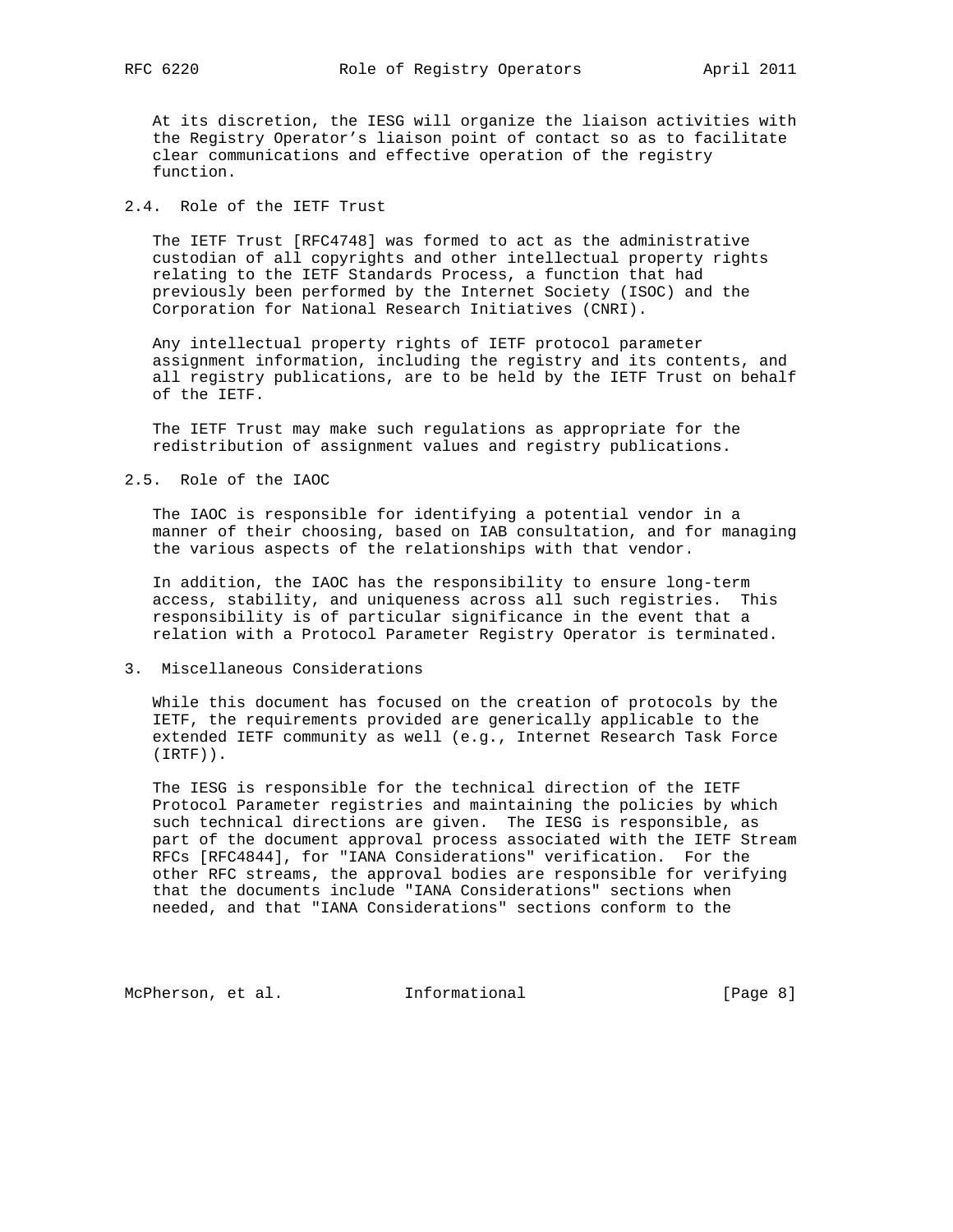current published guidelines. In the case that IANA considerations in non-IETF document streams lead to a dispute, the IAB makes the final decision.

 This document talks about "Registry Operator" (singular), and while there are stability and economy-of-scale advantages for one single Operator, this document does not exclude having different Operators for different protocol registries when justified by the circumstances.

4. Security Considerations

 This document does not propose any new protocols and does not introduce any new security considerations.

5. IANA Considerations

 This document requires no direct IANA actions in terms of the creation or operation of a protocol parameter registry. However, this document does define the roles and responsibilities of various bodies who are responsible for, and associated with, the operation of protocol parameter registration functions for the IETF.

- 6. Informative References
	- [RFC2026] Bradner, S., "The Internet Standards Process -- Revision 3", BCP 9, RFC 2026, October 1996.
	- [RFC2860] Carpenter, B., Baker, F., and M. Roberts, "Memorandum of Understanding Concerning the Technical Work of the Internet Assigned Numbers Authority", RFC 2860, June 2000.
	- [RFC4071] Austein, R., Ed., and B. Wijnen, Ed., "Structure of the IETF Administrative Support Activity (IASA)", BCP 101, RFC 4071, April 2005.
	- [RFC4748] Bradner, S., Ed., "RFC 3978 Update to Recognize the IETF Trust", RFC 4748, October 2006.
	- [RFC4844] Daigle, L., Ed., and Internet Architecture Board, "The RFC Series and RFC Editor", RFC 4844, July 2007.
	- [RFC5226] Narten, T. and H. Alvestrand, "Guidelines for Writing an IANA Considerations Section in RFCs", BCP 26, RFC 5226, May 2008.

McPherson, et al. Informational [Page 9]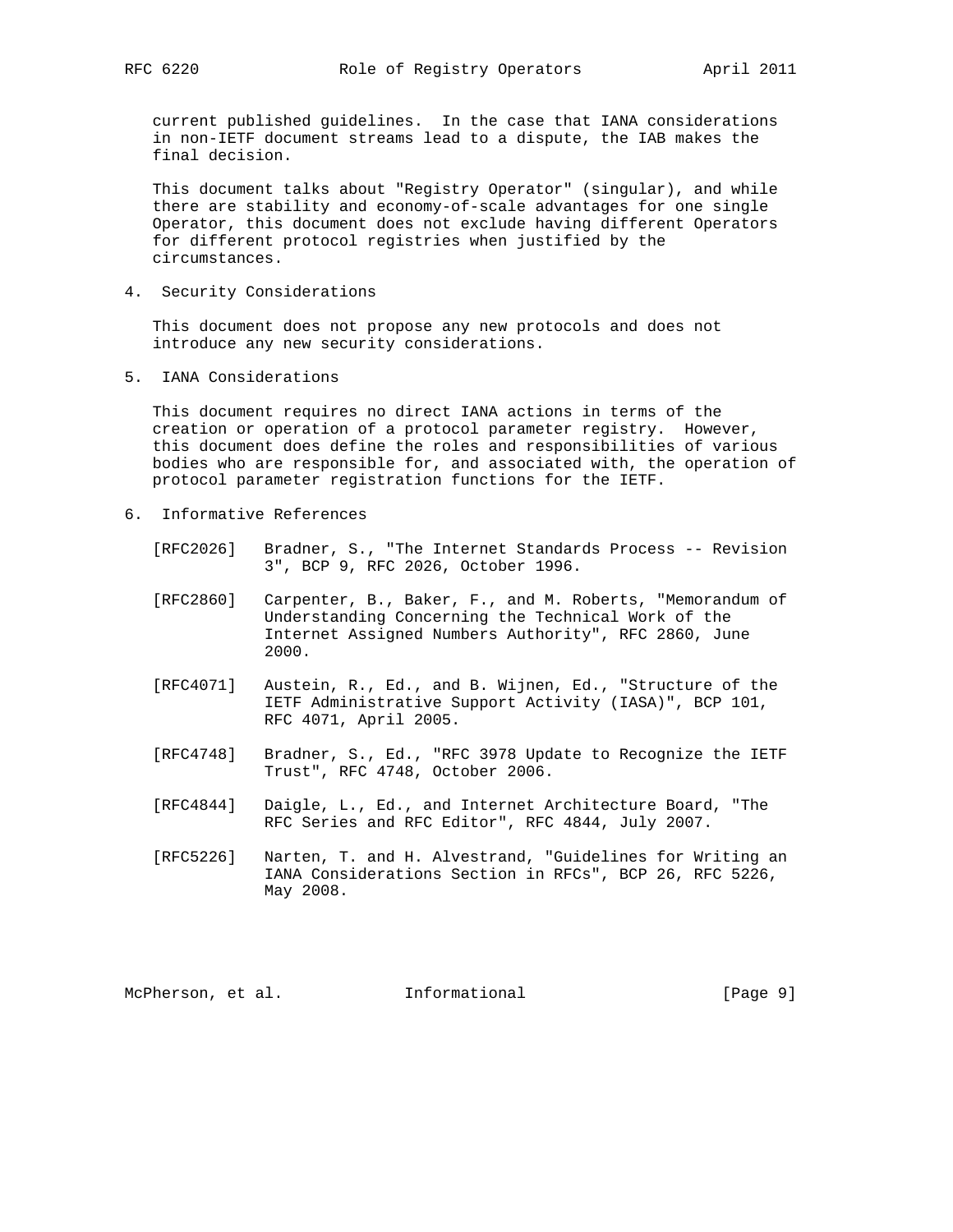- [RFC5620] Kolkman, O., Ed., and IAB, "RFC Editor Model (Version 1)", RFC 5620, August 2009.
- [IAOC\_SUPP] ICANN/IANA-IETF MoU Supplemental Agreement, <http://iaoc.ietf.org/documents/ IETF-ICANN\_Supplemental\_Agreement.pdf>.
- 7. Acknowledgements

 This document is adapted from "Guidelines for Writing an IANA Considerations Section in RFCs" [RFC5226], and has been modified to include explicit reference to Intellectual Property Rights and the roles of the IAB and IESG in relation to the IETF Protocol Parameter Registry function.

 The Internet Architecture Board acknowledges the assistance provided by reviewers of drafts of this document, including Scott Bradner, Brian Carpenter, Leslie Daigle, Adrian Farrel, Alfred Hoenes, Paul Hoffman, Alexey Melnikov, Thomas Narten, and Ray Pelletier.

8. IAB Members

 Internet Architecture Board Members at the time this document was approved for publication were:

 Marcelo Bagnulo Ross Callon Spencer Dawkins Russ Housley John Klensin Olaf Kolkman Danny McPherson Jon Peterson Andrei Robachevsky Dave Thaler Hannes Tschofenig

McPherson, et al. Informational [Page 10]